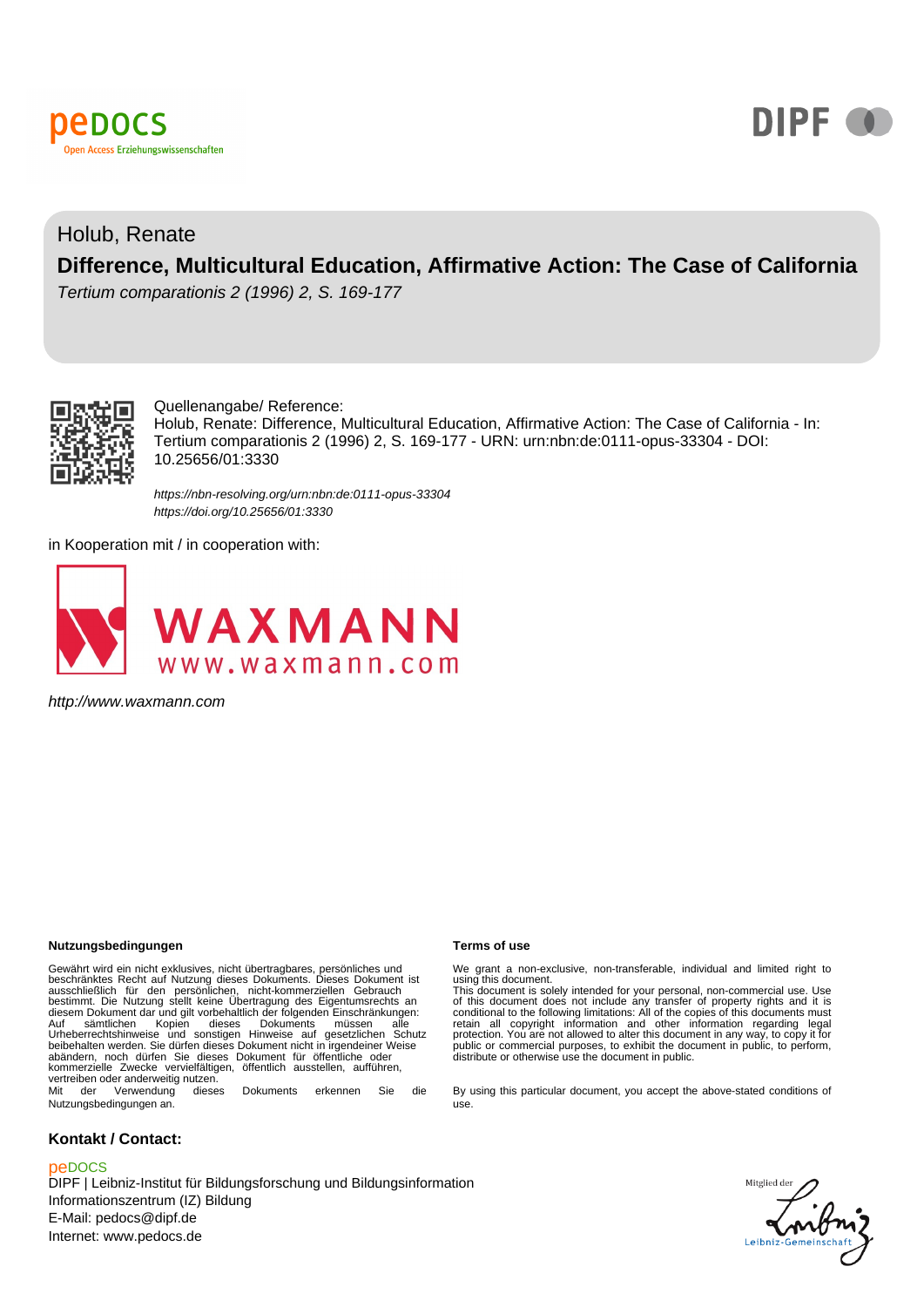

*Tertium Comparationis Journal für Internationale Bildungsforschung Vol. 2, No. 2, pp. 169-177, 1996 Copyright © 1996 Waxmann Verlag GmbH Printed in Germany. All rights reserved*

# **Difference, Multicultural Education, Affirmative Action: The Case of California**

## *Renate Holub*

*University of California, Berkeley*

### *Abstract*

In November of 1996, the electorate of California voted to abolish "affirmative action". In this article I trace the history of the "affirmative action" model in California and its impact on multicultural educa tion policies. I also discuss the possible effects of the abolition of "affirmative action" on the multicultu ral future of the University of California.

## 1 Introduction

In July of 1995, as the University of California campuses had sent most of their faculty, their graduate students, and many of their regular undergraduate students on their three months summer semester break, the Regents of the University of California voted behind closed doors – and what seemed to be against the will of most chancellors, faculty, staff and students of the nine campuses – to terminate the university's "affirmative action" programs. While there was no major organized resistance to this decision made behind closed doors, some segments of the university community publicly criticized this decision. However, in the aftermath to this historic July 1995 event, it remained unclear for a while whether members of the university community primarily criticized the move to terminate "affirmative action" because it meant to terminate "affirmative action", or whether they criticized the way this move was put into effect. For by not consulting with the various governing boards of the university, the regents apparently disregarded a venerable University of California tradition of shared governance. Given the recent election results in California concerning Proposition 209, a proposition which moved to abolish "affirmative action", it is probably reasonable to assume that the university community was as split on the issue as the electorate of California at large: the Proposition to abolish "affirmative action" was passed, by however slight a margin. 54% of the electorate proposed it, and 46% opposed it. It is quite possible that the nature of these electoral results attest to the complexities or even ambiguities inscribed in the notion of "affirmative action", as well as to the ways in which these complexities and ambiguities are perceived in particular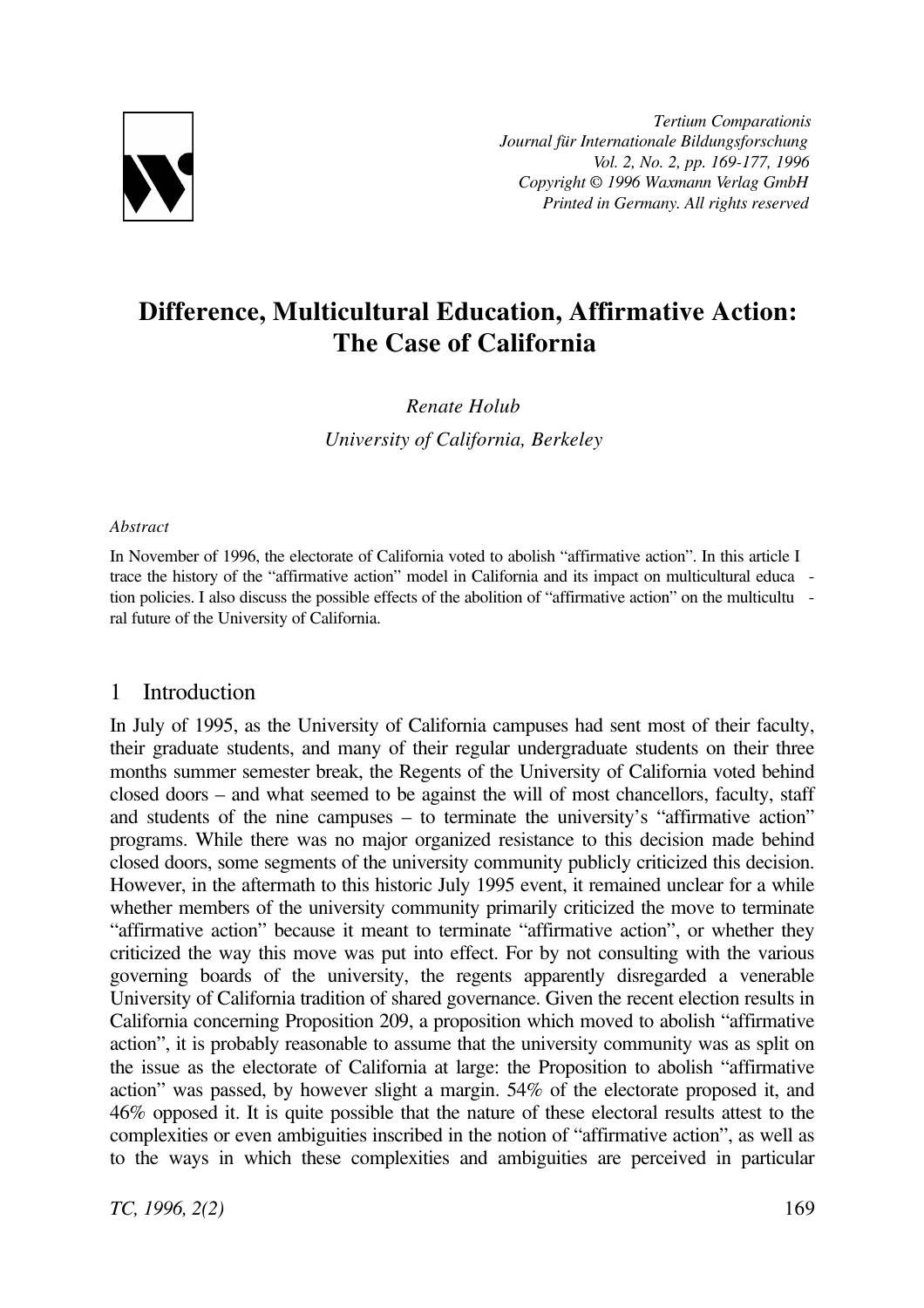historical moments and by diverse social strata and groups. For this reason, in the course of this article, I will attempt to understand the current shift in educational politics in California not independently from internal and externally driven socio-economic developments. For if the success of "affirmative action" in the seventies and eighties cannot be simply viewed in its U.S. American dimensions, but rather as a phenomenon that is also tied to developments in international relations, the plight of "affirmative action" in California of 1995-1996 must also be viewed in its connectedness to national and international developments. In the age of globalization, political developments in California enclose global relations.

# 2 The History and Politics of Affirmative Action

Before engaging with the complex relations which obtain between "affirmative action" and global developments, let me remain with the simple relations which the "affirmative action" model obtains with similar measures typically passed in western European social democratic welfare states. For indeed, on some level "affirmative action" can be viewed as a typical western social welfare measure. It is common in the twentieth century history of western democracies to assuage economic and social differences between social strata by proposing and implementing difference eliminating policies and measures. In the context of such policies, citizens who fulfill specific criteria have access to programs over and above citizens who do not fulfill such criteria. As it works out, citizens who do not fulfill such criteria for qualifying for specific programs are usually also those who do not need to benefit form specific programs. For instance, under German social law, a single mother of limited financial self-sufficiency who would like to increase her skills and thus improve her condition for greater employability and eventually for greater financial self-sufficiency is eligible for government aid, whereas an already gainfully employed, and thus financially self-sufficient single mother, is not. By the same token, young men and women from families of the lower end of the economic income ladder are entitled to government support for their university studies, whereas those from families in the middle and upper ranks of the economic income ladder, as determined by taxable income, are not. Although there are probably cases where eligibility requirements are subject to diverse interpretations, the intentions informing such government policies and programs ultimately focus on diminishing the impact of economic and social differences on the educational options of its citizens, since, as long as educational levels directly correspond to income level, access to educational options determine economic life chances. If the better educated the citizen the more economically self-sufficient he/she becomes, the lesser educated the less self-sufficient, and thus the more dependent on welfare state measures, the citizens become. While this equation may now run up against the massive modernization impacts the various countries within the European Union face in light of dramatic global transformations in the area of finance, trade, markets, information processing, and production, it is still worth pointing to the basic model of redistributive justice originally inscribed in that equation. $<sup>1</sup>$ </sup>

The post-world-war two history of California's educational politics is embedded in a similar philosophical framework. For one, the State of California has a distinguished record in terms of broadening the accessibility to public education for its citizenry. In fact, admirers of the California university system like to call it the world's most outstanding public university, and with good reason. California's so-called educational master plan, as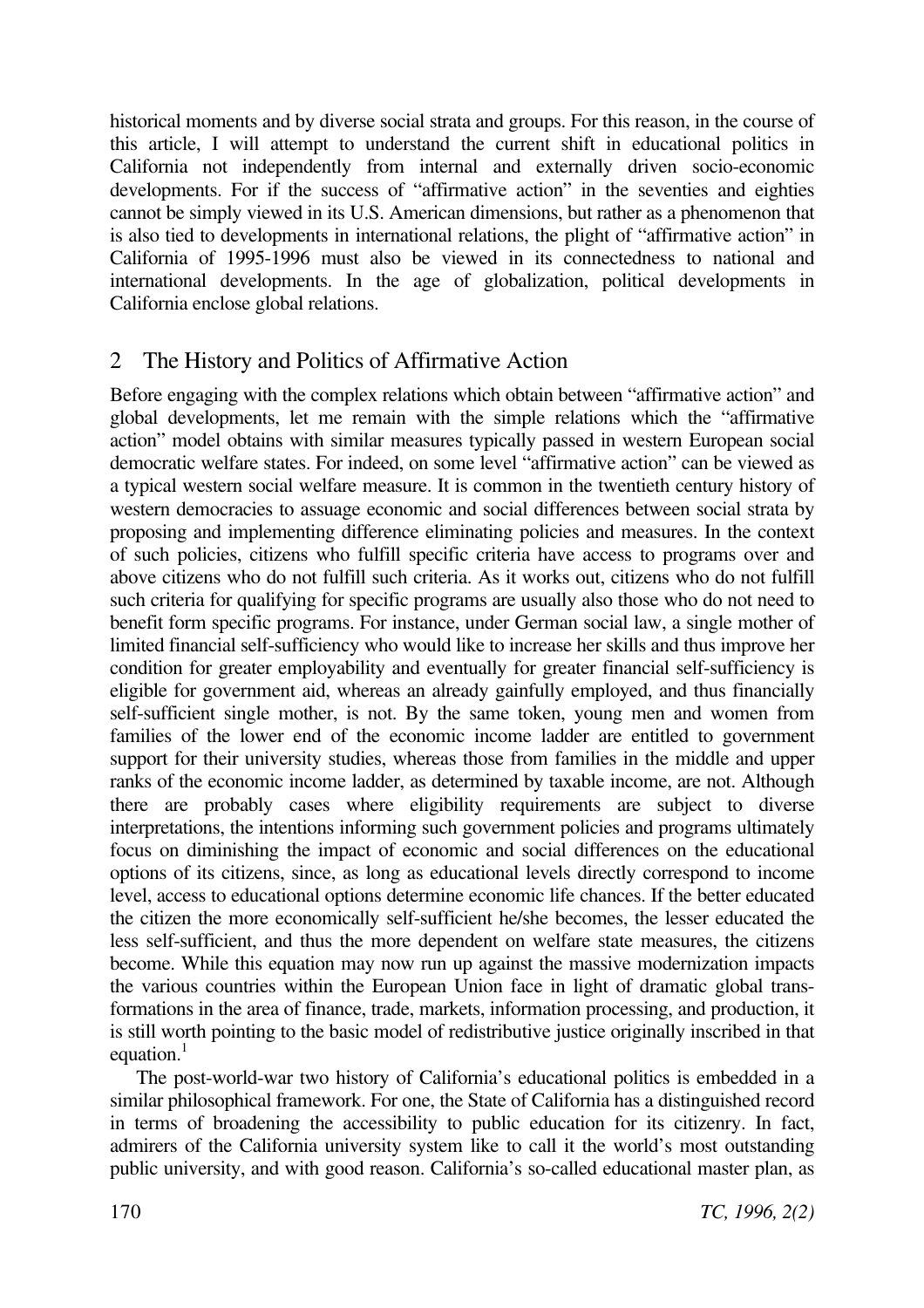it emerged in the early sixties, structured university education along three distinct tracks – the community college system, the state university system, and the University of California system respectively. Since, in contradistinction to state supported European universities, which only demand a small free from students in exchange for their services, U.S. American universities typically demand high fees and tuition from their students, economically disadvantaged students are typically educationally disadvantaged. California's master plan hence designated the community college as its least expensive institution for students, and the University of California as its most expensive. The California State University system remained in the middle. This tripartite system enabled most citizens, in principle, and whether rich or poor, to have access to public education. In addition, since students who enrolled in community colleges were entitled to transfer into the University system by fulfilling academic quality requirements, in principle socially disadvantaged students could move up into the ranks of one of the most prestigious public universities. Given this socially conscious master plan educational politicians and educators developed in California of the late fifties and early sixties, it should come as no surprise that in the course of the implementation of federally mandated "affirmative action" models in the later sixties and seventies, the University of California would embrace not only federally mandated plans, but also additional measures in order to attempt to preempt life chances of its citizens. In other words, when "affirmative action", the right to equal educational and professional opportunity, swept through the educational systems of the United States, the University of California not only followed the basic contours of the programs as outlined by federal measures. It also expanded a variety of programs by adding its own interpretations of "affirmative action". For a university which is located in the state of California, a state which is undergoing dramatic demographic shifts and transformations, there were compelling reasons to expand the "affirmative action" model beyond the federal mandate.

In its original form, the federal "affirmative action" model, often referred to as Title VII and Title IX, by law required all those institutions receiving federal grants to not discriminate against candidates for staff and professorial positions on the basis of race, creed, color, or national origin. It also considered it illegal to discriminate on the same basis against students who applied for admission to a public university. As historian of the "affirmative action" model, J.D. Skrentny (1996), has recently pointed out, built into this particular federal "affirmative action" model were features of its pre-history in a civil rights model, which, tied to classical liberalism and specific notions of justice, attempted to protect individuals from racist hiring practices by insisting on their universal rights as abstract individuals.<sup>2</sup> In other words, what civil rights laws attempted to protect were the rights of individuals to be judged not on color but on merit. As the concept of "affirmative action" developed further in the context of civil rights administrative agencies and the courts, its original insistence on non-discrimination on the basis of color, or its color-blind abstract universality, gradually turned into the legitimation of race-conscious concrete particularities. In this evolution, the "affirmative action" model required all those institutions receiving federal grants to not only to protect applicants from discrimination, but also to specifically give preference in hiring for staff positions and academic positions to specific candidates. This preferential treatment, to which, next to candidates for staff and academic positions, also students as well as contractors with the university were entitled, was clearly based on a concept of difference: individuals were entitled to preferential treatment on the basis of their racial or ethnic rootedness in a group that differed from the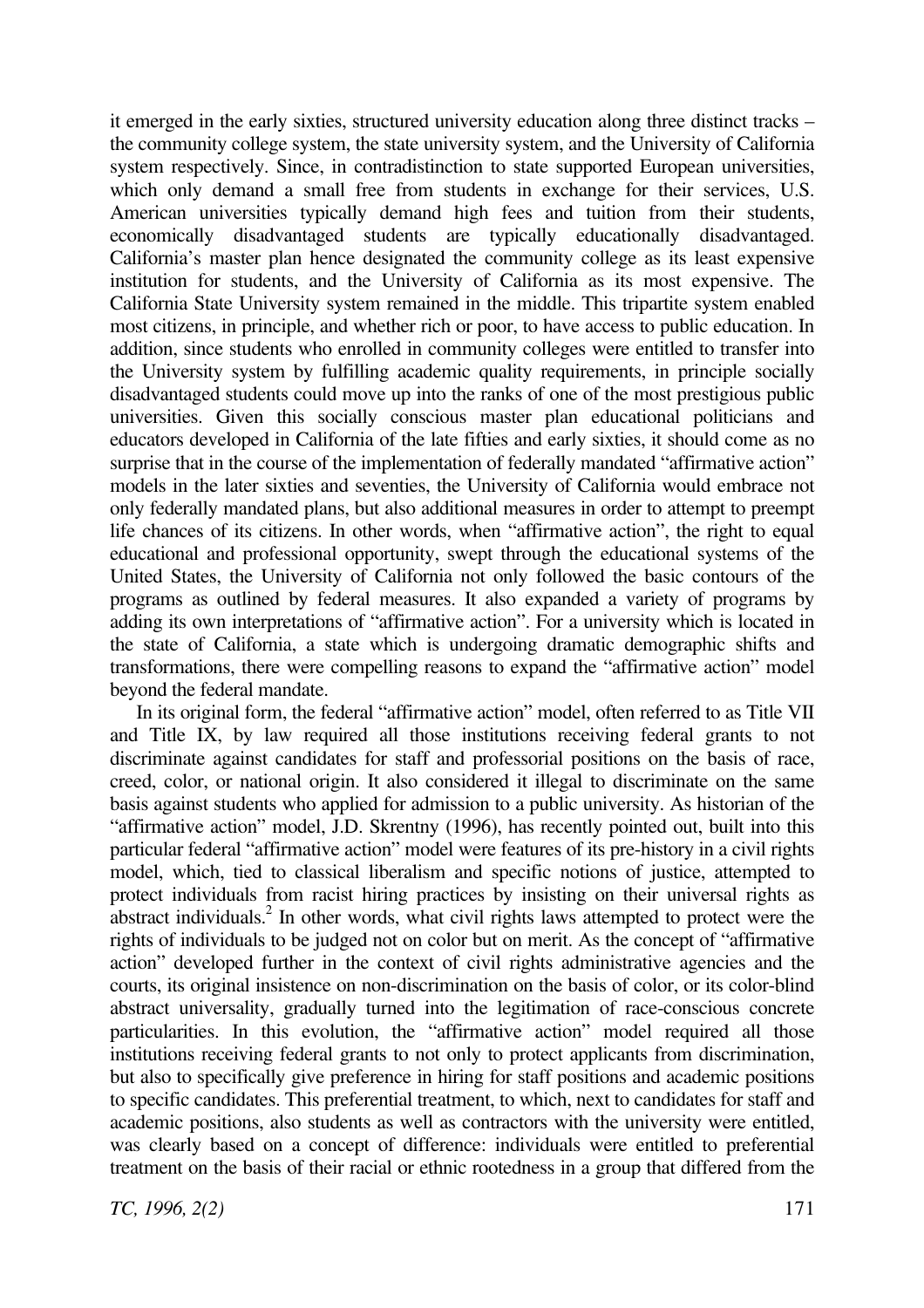predominant group in terms of the economic, social, and cultural advantages the predominant groups typically enjoy. Those non-dominant, or marginal, groups who typically did not enjoy or had not enjoyed specific social privileges were designated as minority groups. Members of such groups legally received minority status, which enabled them to become eligible for preferred consideration when contracting with or when applying to federally supported institutions.<sup>3</sup>

# 3 Social Justice and Cultural Recognition

Originally both minority and majority status were determined by race, whereby African Americans typically represented the minority group and European Americans, federally classified as Caucasians, the majority group. In addition, by the seventies and eighties, this minority status was determined not simply by race, but also by ethnicity, and gender. Typically, these included African Americans, Hispanics, Native Americans, and women. Still, while European American male citizens, who are mostly white, would not qualify under minority status, most members from minority groups, whether non-white or white, were usually eligible. Also eligible were women. That is to say, while many individuals, whether they belonged to a minority group or not, may have had limited chances to enjoy equal educational opportunities due to their rootedness in an economically and socially disadvantaged group, the social justice "affirmative action" intended to bestow excluded non-minority groups. By the same token, although the demographic constitution of the United States includes many different ethnic groups, including Asian Americans, Italian Americans, and Americans from the Pacific Islands, the ethnic groups legally designated as minority groups included African Americans, American Indians, and Hispanics in addition to women. The logic informing this classificatory system is based on a common denominator members of these various groups share. What these minority groups and women had in common is that they have historically suffered and continue to suffer discrimination due to racism and sexism. The philosophical and ethical framework which enabled the subsequent evolution of the concept of "affirmative action" was based on the premise that social discrimination of specific groups had taken place, and that, therefore, a social solution would constitute the best solution to such a social problem. As the "affirmative action" model moved through the seventies and eighties, it was understood as being designed to not only acknowledge or recognize that social discrimination had taken place, but also to redress historical discriminations with a social solution. Thus, one of the key concepts in the evolution of multicultural social justice is the notion of "recognition", a term which received considerable attention in the philosophical, ethical, political, and legal scholarship.<sup>4</sup> If on a federal level the state made it illegal to discriminate against a person on the basis of sex, race, religion, national origin and other features, specific plans promoted under the concept of "affirmative action" enabled public institutions, such as the University of California, to set up guidelines and regulations for promoting the expansion of the eligibility of members of minority groups for preferred access to social resources. Promoting the eligibility for admission to the University of California for minority students, and for hiring of minority candidates for professorial positions and staff positions turned into the major point of attention of educational policy makers.

Since the number of the faculty positions and staff positions at the university are finite – the positions are contingent on state funding – giving preference to a minority candidate, or to women, thus opened up the possibility for individual members of minority groups of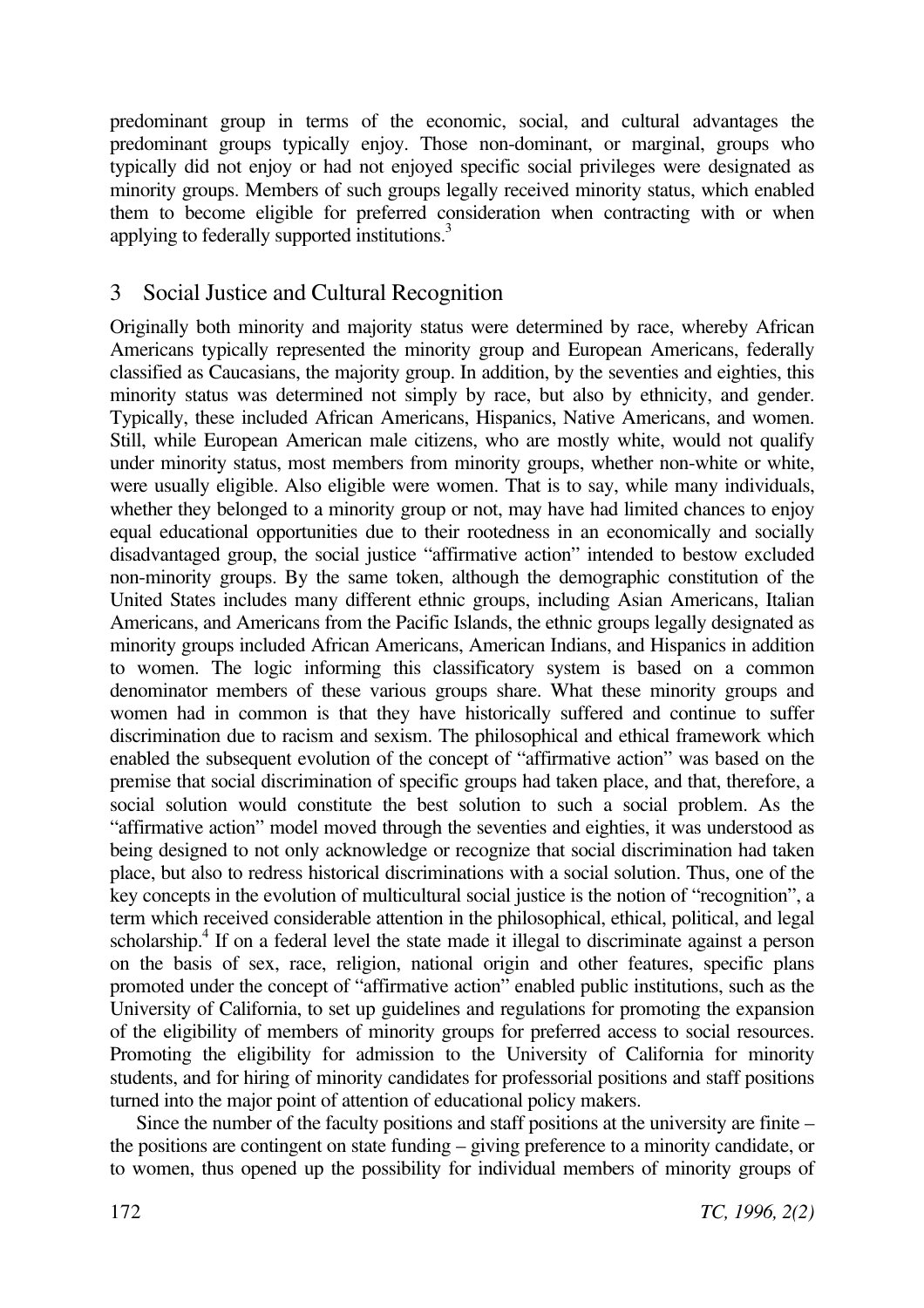having greater access to a limited social resource after the implementation of "affirmative action" policies. By the same token, since only a finite number of students can be admitted each year to the university's entering undergraduate class, the university developed a set of criteria on the basis of which to accept students. Before the advent of "affirmative action", the most important criteria for admission at the University of California, as elsewhere, were scholarly achievements. Since achievements of this nature were and are related to the economic background and social status of the student's family, high school students from economically advantaged backgrounds tended to come up with higher scores on achievement test. Since historically members of minority groups belong to the poorer segments of U.S. American society, the scholarly achievements of minority students tended to not unrelated to the economic status of their families.<sup>5</sup> In short, since there were more non-whites than whites who scored below the scholarly level required for eligibility for application to the university system, more minorities than whites were not eligible to apply. And since there were more non-minority students who met the eligibility requirements, more non-minority students attended the university. The model of equal opportunity, fairness, and justice, deeply embedded in the classical liberal justice tradition, seemed to run up against economic indicators, which in turn were often related to race.<sup>6</sup> Since the early to mid seventies, the University of California designed a series of additional programs in the context of "affirmative action" which attempted to pay more detailed attention to the intersection between race and class. In particular, due to the rapidly changing demographic constitution of California's population, the university sought measures to redress historical discrimination against particular ethnic groups as it actively promoted admissions policies which would reflect the increasing diversity of California's citizens. While it actively reserved a certain number of admission slots for members of minority groups and women, its overall policy, as reflected in the 1989 Karabel report (Karabel 1989), aimed at developing admissions criteria on the basis of which the extraordinary diversity of the population of the State of California, and not simply members of minority groups as classified by federal policy, would be reflected in the undergraduate student population.<sup>7</sup> As a public university, the University of California aimed at serving its diverse public.

Since the number of undergraduate and graduate students the university can admit each year is limited, reserving admission slots for minority students in practice precluded the admission of non-minority students who fulfilled the scholarly eligibility requirements. This led to a common assumption among some sectors of the population that the university admitted unqualified minority students over and above qualified non-minority students, a practice which was termed "reverse discrimination". Indeed, individual cases tried in the courts brought the notion of reverse discrimination to public attention, but reintroduced debates on fairness, equal opportunity, and justice to the public sphere. However, contrary to the belief that the scholarly records of minority students and women do not completely fulfill the general admission requirements of the university, and that, by implication, educational standards have been compromised, all substantive indicators point to the fact that minority students and women admitted to the university not only fulfill the scholarly admission requirements, but also that their scholarly output has hardly diminished educational standards. For what the university "affirmative action" regulations instituted was not admission procedures for underqualified candidates, but rather procedures by which highly qualified minority high school students would gain access to the university in the context of a quota system. The actual constitution of the student body of the University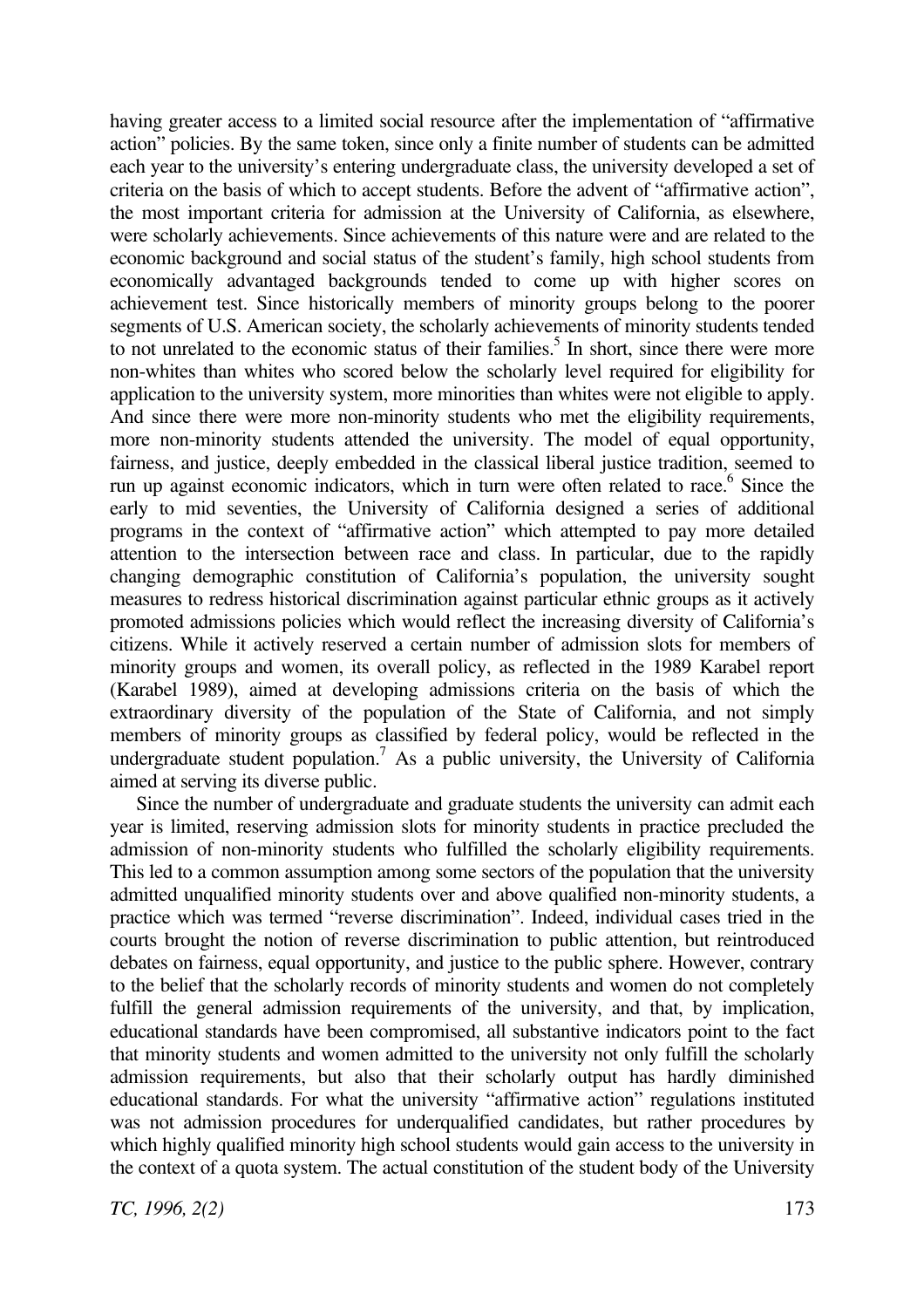of California should reflect the actual demographic constitution of the state. Since there are fewer European Americans than non-European Americans in California, in the context of a social policy aimed at fair representation, fewer European Americans should have access to state resources, including educational university resources. And since students of Asian American origin tend to achieve good high school test scores, thereby raising the overall eligibility level of Asian Americans for the University of California system, "affirmative action", by promoting the eligibility levels of non-Asian American and non-European American ethnic groups, in principle attempted to assure that some disadvantaged groups were offered a chance at educational advantage. Indeed, for as long as it lasted, the University of California was proud of its institutionally practiced diversity based on a concept of multi-racial, multi-ethnic, and multicultural justice. By voting to terminate "affirmative action", the regents of the University of California perhaps turned the most famous public university of the United States into a more infamous institution: it should become first among all public universities to terminate "affirmative action". Earlier this year, the "affirmative action" program at the University of Texas was ruled unconstitutional by a New Orleans judge. And in recent electoral weeks, when explicitly asked to either vote for or against "affirmative action", more citizens of California voted against than for it. They abolished "affirmative action".

# 4 The End of an Era?

Given the impressive history of socially conscious educational policies in California, it is somewhat surprising that the first steps towards ending preferences in staff and faculty hiring and in university admissions policies – preferences which are steeped in models of redistributive justice, however incompletely they may have been put into practice – should have taken place in California and that many of the citizens of California followed electoral suit on November 4, 1996 by abolishing "affirmative action". Those less concerned with the consequences surrounding the eventful November 4, 1996 may argue that while the abolition of "affirmative action" has put a stop on the preferential treatment of groups of citizens on the basis of the concept of difference, it has not put a stop on respecting the actual diversity and multiculturality of California. After all, since California is, next to Texas, the major immigration states in the United States, major immigration flows will continue to reach it, and with these flows immigrants will continue to participate in the formation of ethnic groups and identities. Historically, California not only received major immigration from Latin American countries via Mexico, but also, and in the wake of increasing transnational migration flows, it has absorbed many exiles and immigrants from the Pacific Rim, from Japan, China, Korea, Vietnam, and the Pacific Islands, to name but a few. Since 1989, it has also been a major port of entry for immigrants from the former state socialist countries. The 25% increase in population in the period from 1980 to 1990 in California is mostly due to processes of population movements in the age of global migration.<sup>8</sup> While demographic predictions estimate that the overall population of the United States will be 50% white and 50% non-white by the year 2050, the percentage of non-whites to whites will probably be higher in border states such as California and Texas, due not only to continuous major immigration waves from Latin America but also to the higher birth rate among Hispanic families as compared to many other ethnic groups. A simple look at the demographics of California in relation to "affirmative action" may lead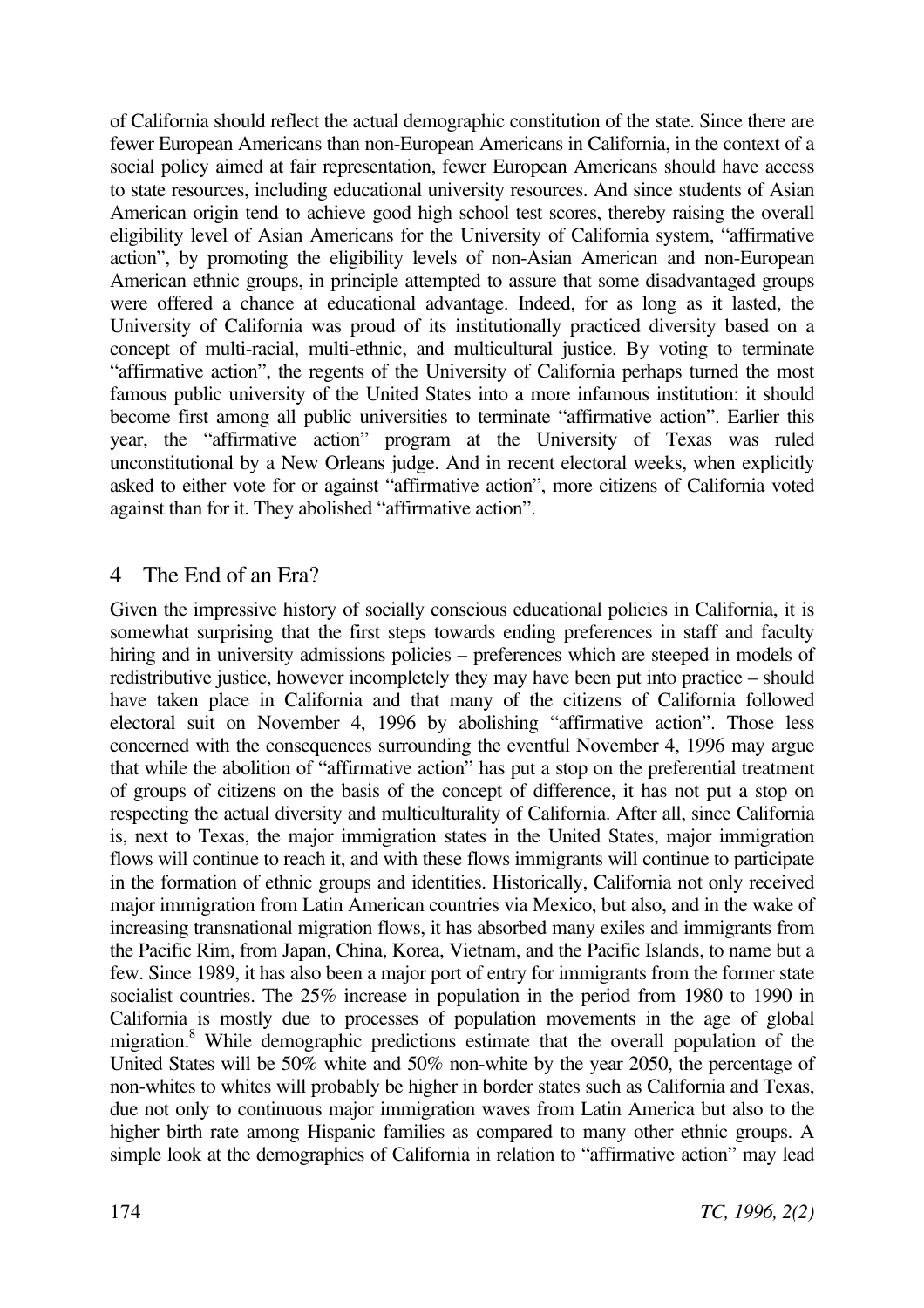one to the simple conclusion that since the ethnic composition of the state of California naturally continues to diversify with dramatic increases in migration flows to California – it is, after all, as mentioned above, the number one U.S. American immigration state – its institutions, including its universities, should eventually reflect the natural diversity of its population. Given such processes of ethnic diversification due to immigration, "affirmative action", so one might argue, would sooner or later anyhow become obsolete, if diversity is the ultimate issue and goal. While there resides some merit in such argument, the social bias inscribed in it contains none: since admission to the university, as explained above, hinges on meeting stiff eligibility requirements, not meeting such requirements becomes the condition for exclusion from education in California's public universities. Given that high academic scores are usually linked – and nowadays more than every before – to the economic status of a student's family or to culturally specific attitudes towards high scholarly achievement, students belonging to the upper echelons of society will meet eligibility requirements, and those from the lower echelons will not. And conversely, if culturally specific attitudes towards high scholarly achievements are the mark of some ethnic groups, students belonging to these ethnic groups will get the necessary scores, without necessarily commanding the increasing financial means indispensable for study at the university. Those students commanding greater economic resources will typically enjoy greater chances for being admitted to the public universities in the post-affirmative action period, and those students who do not command similar resources will not.<sup>9</sup> In other words, in the absence of "affirmative action" programs, the increasing diversity of California's population will not necessarily proportionately diversify the population of its universities. As far as the ethnic groups are concerned, it is likely that although Asian American do not constitute the largest ethnic group in California, students of Asian descent will proportionately profit from the abolition of "affirmative action". Many students from Asian American families are not only culturally and socially predisposed for preparing themselves for meeting high educational standards, but are also overall moving into economic positions which will allow them to meet rising fees, particularly if they are second or third generation Asian Americans. For Asian Americans are, just as Italian Americans or European Americans and many others, part of those immigrant groups whose economic achievements and status typically increase over a few generations. While Asian American students may proportionately win access to the university, African American students, Native American students, and Hispanic students will disproportionately loose. The minority equation will no longer hold. Surely, even at the prestigious Berkeley campus, which has the highest eligibility and admission requirements of all of the nine University of California campuses – only the upper 10% of all of California high school graduates typically are eligible to apply –, the undergraduate student body may not ever again return to being primarily European American and white, as it was the case in the pre-affirmative action decades. Yet it will not reflect the diversity of California's population either. In other words, there is little reason to assume that flows of immigration will no longer arrive in California. Yet there is reason to believe that the newly arriving immigrants will be able neither to become eligible to be considered for admission at the University of California, nor to pay its continuously increasing tuition and fees. Are we to conclude that the multicultural educational experiment, which enabled hundreds of minority students to enter professional sites – as it brought enormous benefit to minority communities, since minority students, turned professionals, in large numbers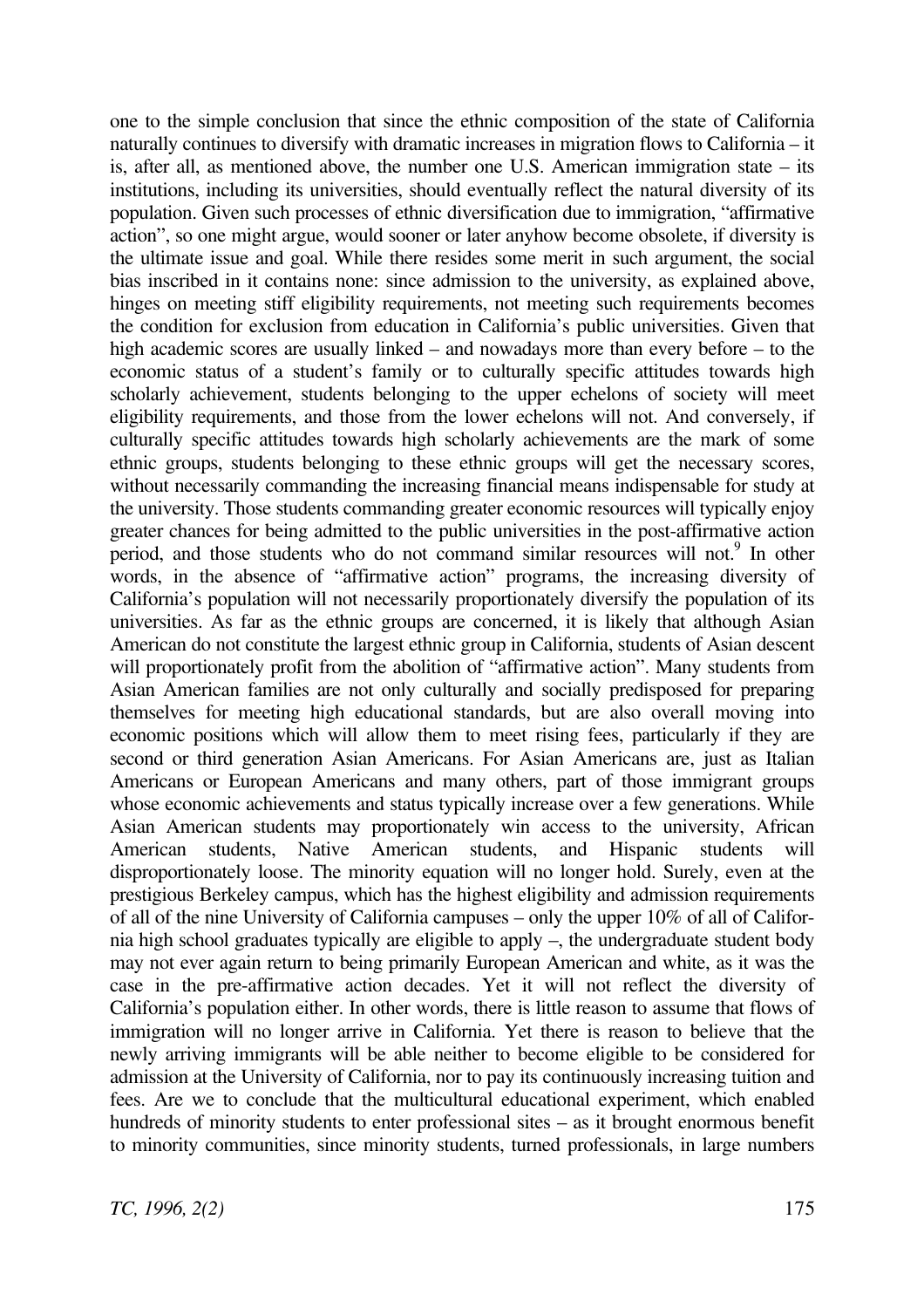return to their community in order to serve it – are we to conclude that the multicultural educational project based on social justice has come to an end?

California, as the major immigration state of the United States, experiences major immigration waves as it continues to house those sites of revolutionary technological transformations – microelectronics, biotechnology, telecommunications, robotics, computers, and software – which see themselves increasingly challenged by competition from European and Asian regions. Given this double matrix informing Californian cutting edge material existence, it should come as no surprise if Californians indicate particular propensities for republican political issues. The passage of Proposition 209 makes this point. California's extraordinary propensities for the formation of a multicultural consciousness, what I have termed the "California Multicultural Dialectic" at the moment accommodates the republican call to arms. As I have tried to show elsewhere, this accommodation was also facilitated by widespread multicultural indifference to issues of class. While affirmations of race, ethnicity, and gender may be able to afford the dismissal of the issue of class as long as class, or economic justice, is not an issue, once class, in its form as economic survival, becomes an issue, it becomes indifferent to notions of race, ethnicity, and gender. This is, it seems to me, what the case of California invites us to see. As I finish this article, the constitutionality of Proposition 209 is getting repeatedly tested in the California courts. The survival of the "affirmative action" model, and with it, its social history in the struggle for civil rights, will ultimately stand the test of time not because a variety of judges deem it constitutional, but rather because a majority of people will be able to recognize the injustice of economic injustice next to other forms of injustice. The promises of an authentic multicultural education begin and end there.

#### *Notes*

- 1. One of the most power ful empirical sociological analyses of current global transformations taking place is Castells's book (1996).
- 2. Skrentny (1996) traces the history of the model of affirmative action in its relation to prevailing notions of justice in U.S. American culture at large. He also relates specific policies adopted by various administrations in relation to civil rights to the changing moral function of the United States in international relations.
- 3. For a brief overview of the multicultural educational policies in the universities of California see Steiner-Khamsi (1992: 169-174 and 193-198). Cahn's (1995) recent edition points to the prob lematics of the issue of "affirmative action".
- 4. One of the most crucial volumes to capture the extent of the debate is Gutmann (1994).
- 5. For a discussion of the relation between economic status and scholarly achievement see Frank and Cook (1995), in particular chapter 8, "The Battle for Educational Prestige", pp. 147-166. See also Wolff (1996: 15-20). For income levels as these relate to race and ethnicity see Roberts (1994: 279-304).
- 6. One of the most significant theorist of classical liberalism who systematically upholds this tradition is John Rawls. See his recent edition (1993).
- 7. See the Karabel report (Karabel 1989).
- 8. See Castles and Miller (1993) for a concise introduction of contempora ry global migration.
- 9. One of the most recent responses to the racist proposition that some racial or ethnic groups academically perform worse than others due to their race is the collective study by Fischer et al. (1996). They point to the many social and economic ways by which a young person becomes ineligible for academic requirements.